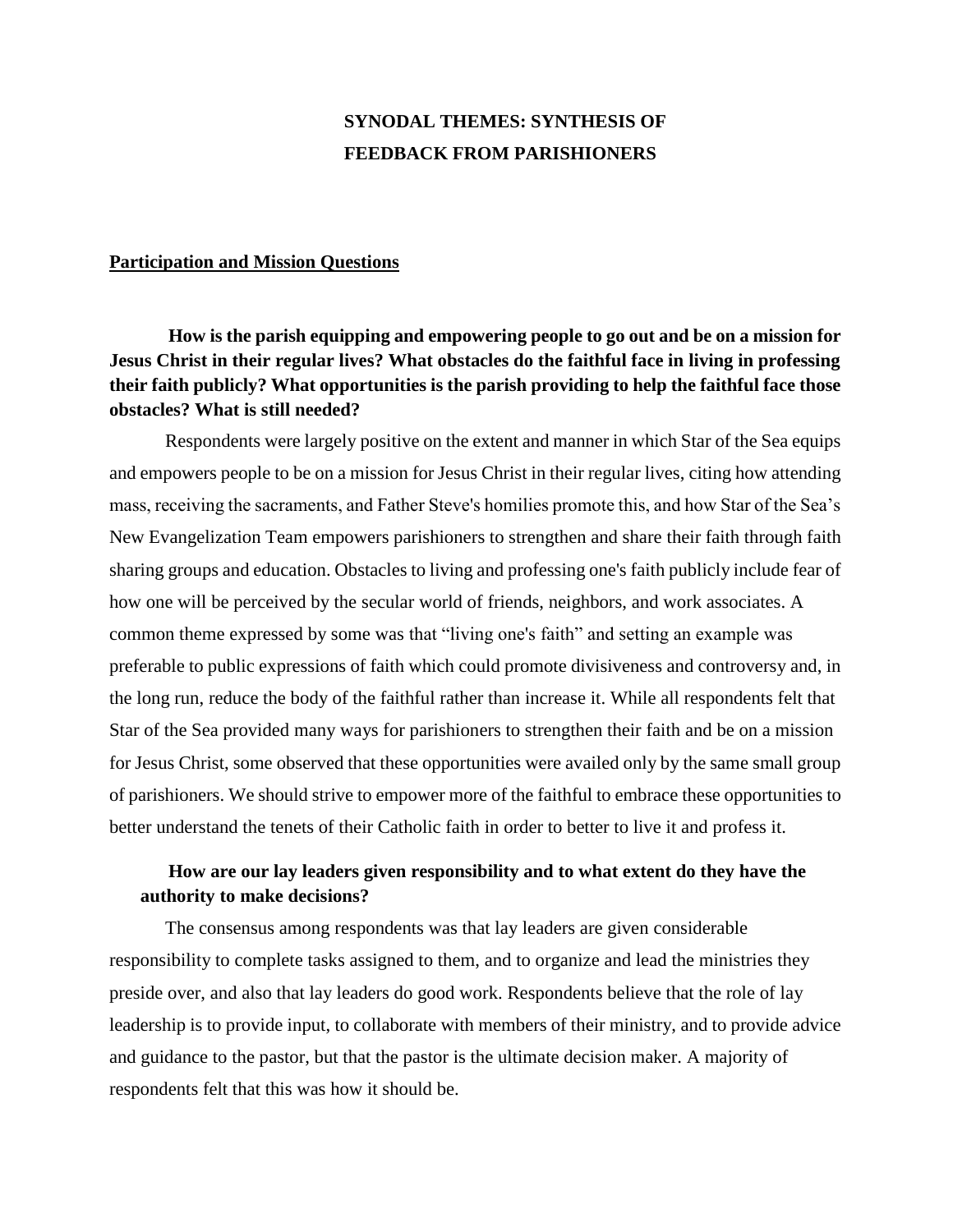Respondents expressed disappointment in the lack of transparency regarding the deliberations, work, and recommendations made by lay leadership and also conveyed the sense that lay leadership rarely changed and that it would better if lay leadership changed over more frequently.

## **What opportunities does your parish or community offer to raise people up into leadership positions? How are those in leadership roles formed to make them more capable of journeying together? How do you offer opportunities for those in leadership to listen and engage in dialogue with those they are journeying with?**

All respondents agreed that parishioners at Star of the Sea have ample notice of opportunities to become involved in lay ministries, including to aspire to leadership positions within those ministries. Parishioners are regularly advised of openings and needs through bulletins, announcements at mass, and social media, and personal invitations are extended to those who have a talent to lead. All respondents agreed that open forums to discuss what ministries actually do, and the roles of Parish Council and other leadership entities, would improve dialogue and understanding of all parishioners as they journey together. Formation, town halls and forums dealing with available ministries should be encouraged, as should leadership from a young age.

#### **How are decisions made for the Parish or Community?**

Decisions for the parish are primarily made at the pastor level by pastoral design. Star of the Sea has an active Pillar Ministry that provides and encourages freedom of decision making at those levels. The evangelization team also is very engaged in the decision making process by holding gatherings of particular importance. Differences of opinion are brought to the Parish Council or Finance Council or to the Pastor. Staff, ministry members, and volunteers are active in this decision making process. The Bishop and Deanery also have an obvious influence. There is a call for more transparency and openness /disclosure of the decision-making process.

#### **Discussion and Dialogue Questions**

**Under what circumstances and in what ways are Catholics communicating in the world today? How does the prevalence of digital and social media affect communication?**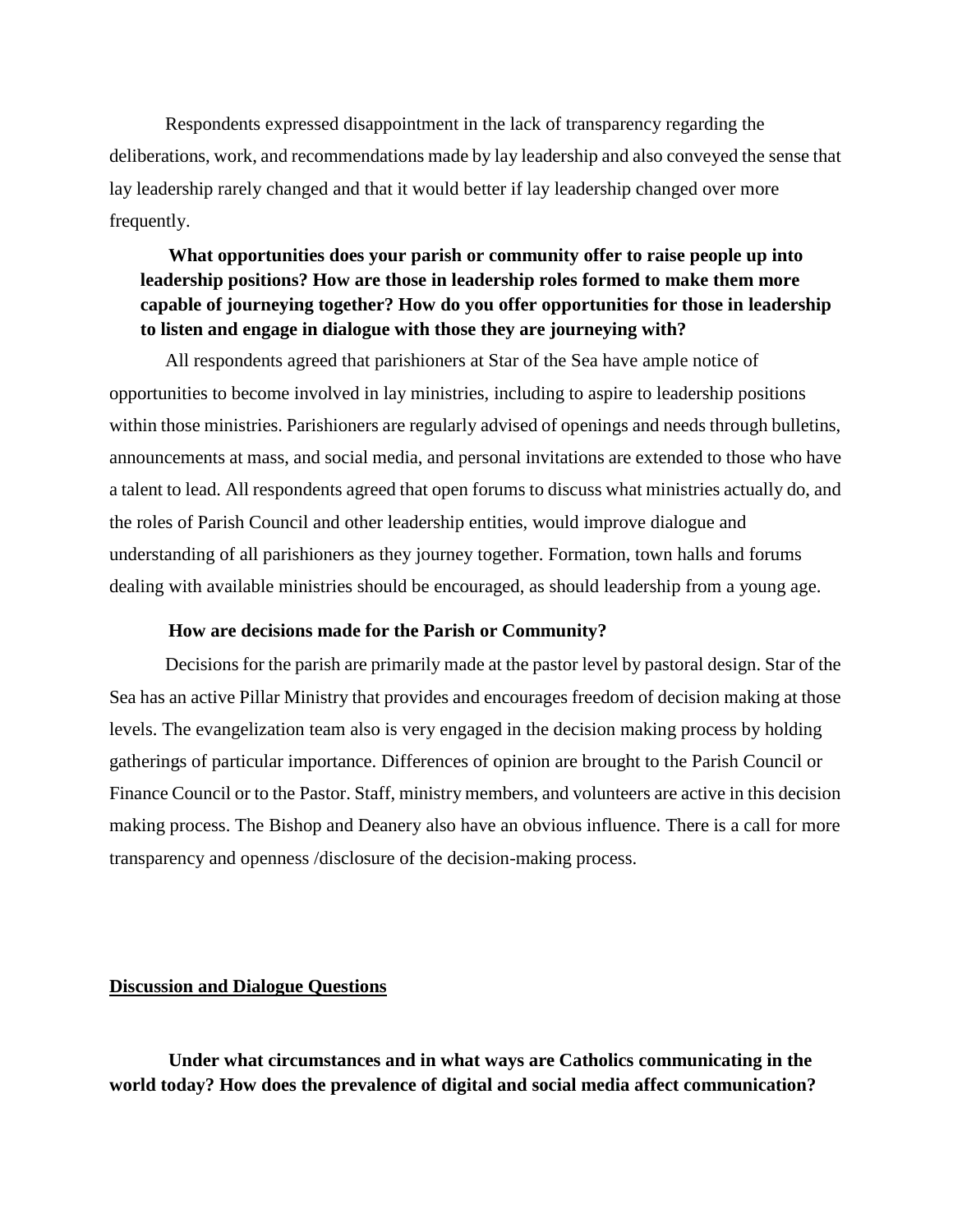There are tremendous opportunities for Catholics to communicate and participate in and with special interest groups on line. Rosary apps and Facebook Catholic and Bible groups are thriving, of note: The Bible in a Year; the Catholic Thing; Hallow; and Bishop Barron's Word on Fire. The downside is all "meaningful relationship(s) are one-on-one." Serious conversation requires a personal touch. Star of the Sea is a "Welcoming Parish' and continues to do well using social media platforms to effectively reach out to those we serve to express our faith, with an eye on educating our parishioners, particularly the children and young adults.

### **How is the church dialoguing, collaborating, and resolving conflicts among its own members in the church?**

There is strong and meaningful dialogue within the parish as we celebrate Jesus' message of salvation. To that end, while celebrating mass or engaging in any parish gathering or event, differences are "left at the door." Faith groups are strong and "feeding the sheep." Respondents noted room for improvement within the deanery, diocese, and ecclesiastically. More adoration and reconciliation "collaboration" within the Virginia Beach -Norfolk deaneries would be warmly received. The Catholic Virginian was recognized as a wonderful source of information and communication. As for "conflict resolution," most feel we have power within the parish and less so as we expand to the deaneries and vicariates, and beyond the Catholic Community outside of the Dioceses.

## **How is the church dialoguing, collaborating, and resolving conflicts with members of other Christian denominations, people of other non-Christian religious traditions, and people with no religious affiliation? What have been the fruits of doing so and what have been the difficulties?**

Positive fruits identified are that our parish welcomes everyone; there is good social ministry outreach to the homeless in collaboration with other Christian denominations; strong values are promoted, and there are good deanery team discussions with other parishes. Difficulties and recommendations for improvements include problems serving Virginia Beach's large homeless population, using social media platforms more effectively, not knowing how to express our faith, and how to best educate our children.

### **What areas and issues in the wider society is the Church focused on? Are there areas or issues we need to pay more attention to?**

Areas needing attention include promoting the preciousness of life at conception and the need for the church to more directly challenge the modern culture, politics, and abortion; to accept all people, pay more attention to the poor, promote equality for all, and encourage the church to be more like a family. We also need ways to encourage fallen-away and divorced Catholics and young people to come back to the church. Many responses indicated that the parish and Father Steve are doing a great job overall.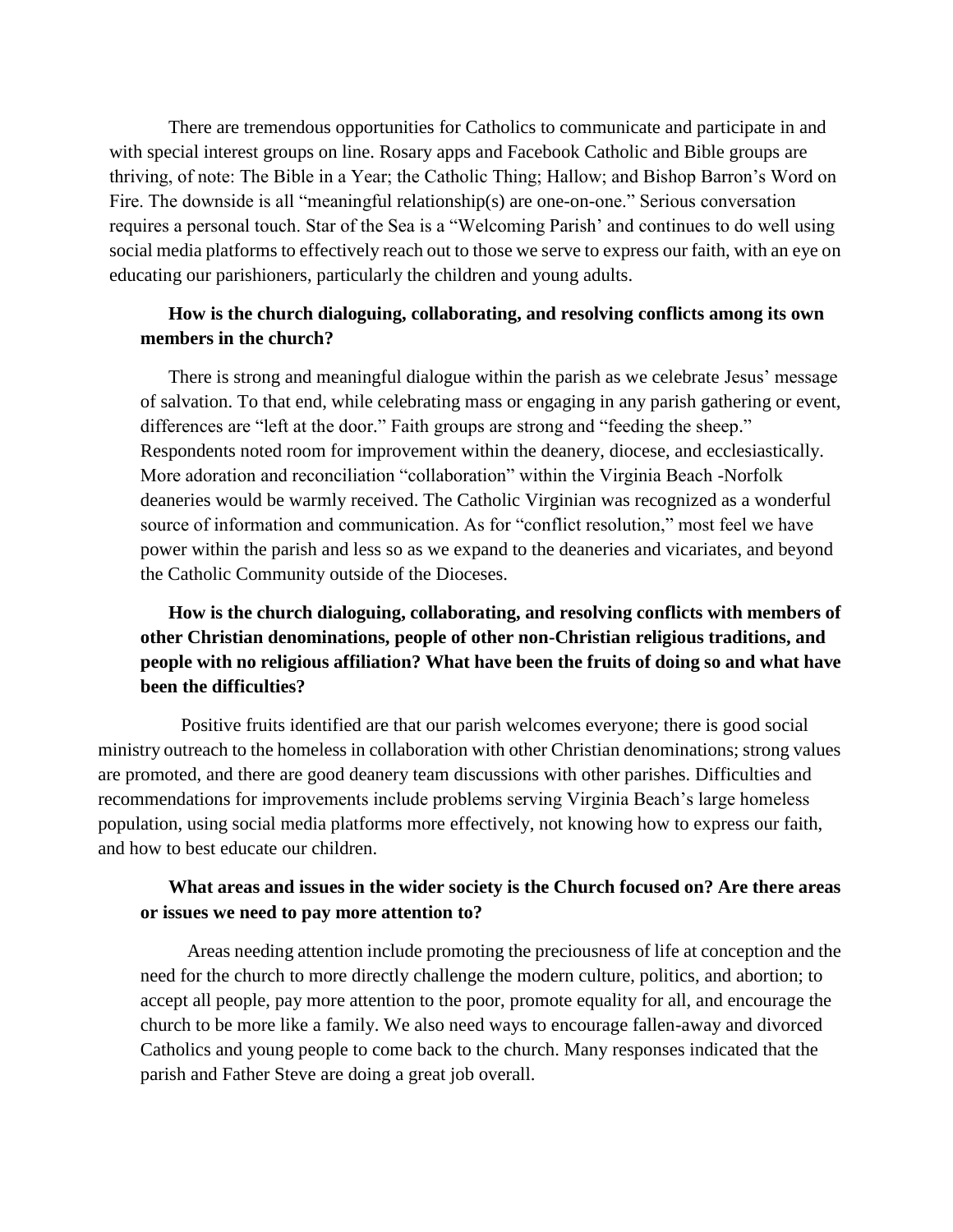#### **Communion Questions**

## **How would you characterize your church community-the people who are journeying together? What persons or groups are left on the margins? How is your parish inviting those on the margins into relationship?**

Our parish is derived of all ages, income levels, ethnic backgrounds, the school's families, and visiting tourists in the summer. Marginalized groups are identified as youth (ages 18-30), and non-practicing Catholics of all ages. We offer various engaging programs including evenings of church teaching through several ministries that entail videos, presentations, interactive discussions, pastor leadership, and meals. Establishing more fun friendly and social caring activities for youth may ingrain a better sense of purpose, commitment, and connection.

### **Who does our Church currently listen to? Who is not being listened to? Which groups are less likely to be listened to? Who is being left out of the conversation?**

Respondents believe that Star of the Sea openly welcomes input from all voices through parish staff and our Pastor, Father Steve. Reaching out to folks who are disengaged with mass and church events is a ministry that demands attention by the entire church. Providing effective forums that encourage communication, exchanging ideas and answering questions amongst non-practicing Catholics and prospective parishioners, particularly those in their 20's and 30's, would improve interest and education of Catholicism. Examples include chat lines, social media, and active websites where people can initiate dialogue and ask questions to be answered by a knowledgeable and welcoming church representative. Our younger adults could benefit from better promotion of regional Catholic social outings that include speakers addressing and answering questions on pertinent topics. We should consider more actively marketing these venues outside normal church mediums.

## **Do our liturgies promote the active participation of all the faithful in the liturgy and encourage them to live lives of faith? Does the homily draw from the Word of God and inspire the faithful?**

Father Steve celebrates a beautiful mass and his homilies are educational, inspiring, and relatable, and promote active participation in the celebration of the Eucharist. Parish staff and volunteers are welcoming and participate with many ministries offered. We can improve interest and faithfulness by generating and promoting an active list of the many effective educational and Catholic resources available on the internet such as podcasts from Bishop Barron, Father Mike Schmitz, and other programs that embrace enthusiasm and enlightenment. More vibrant music at mass can increase participation and elevate one's experience, particularly among the youth and young adults, who are the future of the church. Providing parishioners more expansive